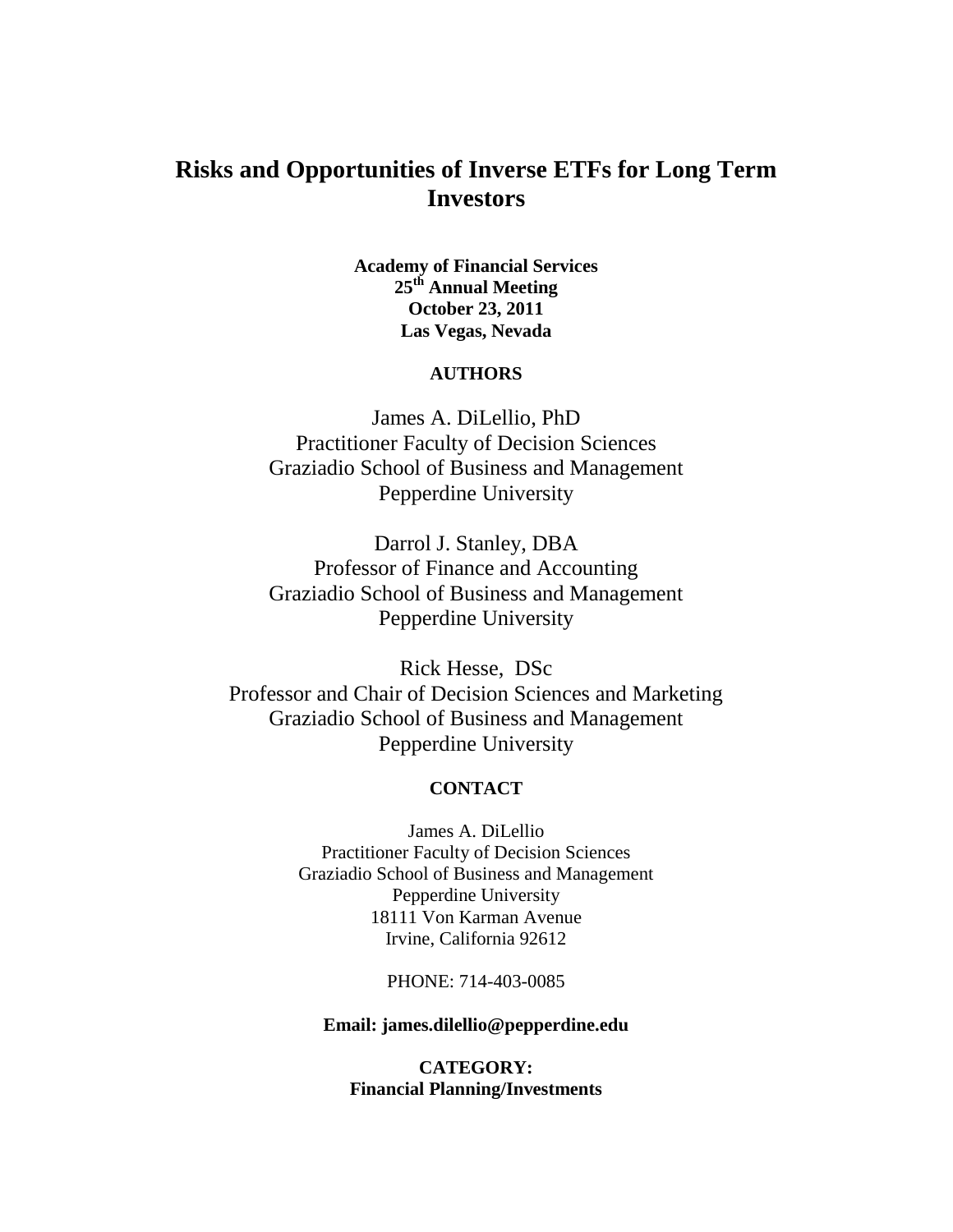### **Risks and Opportunities of Inverse ETFs for Long Term Investors**

#### **Abstract**

The continued growth of ETFs presents additional opportunities for individual investors as well as accounts managed by financial services professionals. Certain new ETF products, such as inverse and leveraged ETFs, are not generally recommended for long-term passive investment strategies which many individual investors and advisors follow. This paper will research the long-term impact of portfolio performance using passive investment strategies that employ inverse ETFs in their portfolios. The assessment will be accomplished through the use of Monte Carlo simulation. The results of the study quantify the benefits and detriments in the use of these new ETF products, and may materially alter long-term passive portfolio construction.

#### **1. Introduction**

The recent economic downturn has called into question the effectiveness of diversification and led to some investors to consider alternative investments as part of their overall portfolio. A recent study by Arshanapalli et al (2010) shows that, while more severe than many of the bear markets before it, the recent downturn did benefit from diversification and alternative investments such as gold. So-called "wide diversification" is not entirely new (See Mulvey et al 2007 or Gibson 2004), and suggests that increasing the number of asset classes offers significant benefit. But, the use of inverse products as a new asset class in a diversified portfolio has yet to be examined.

Lack of study at a portfolio level does not suggest little is known about the impact of individuals holding inverse ETFs. In fact, to the contrary, a comprehensive study by Cheng and Madhaven (2009) shows how inverse ETFs need to be re-balanced on a daily basis in order to maintain a constant leverage, and how this can lead to wealth destruction. This wealth destruction occurs largely because of the resulting path dependence on accumulated wealth that can easily diverge from the underlying index over longer holding periods. This wealth destruction is also aggravated by higher volatility, although Trainor (2008) notes an interesting corollary that suggests some of these leveraged ETFs can outperform their respective benchmarks in periods of low volatility.

#### *1.1. Background of Inverse ETFs*

While the first inverse ETF came into existence in 2007, both inverse and leveraged open-ended mutual funds have been in existence far longer. Since 1997, Profunds has offered an inverse and leveraged version of the S&P 500 index through two mutual funds. By mid 2010, 150 different inverse and leveraged ETFs were available with a total of \$30B of assets under management. (See Guedj et al 2010) Although their track record is brief, the history of these products so far suggests that they are meeting the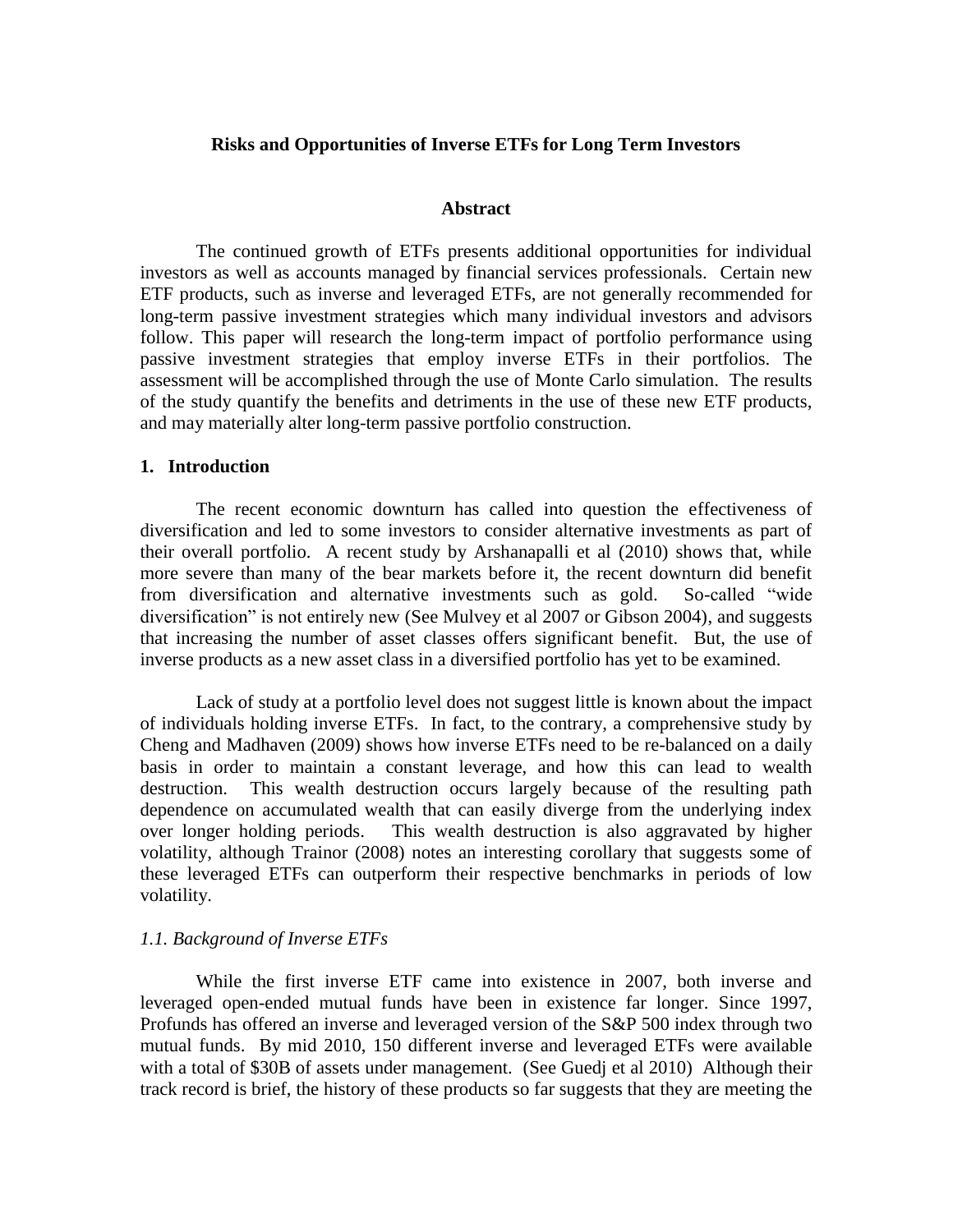objectives contained within their offering prospectuses. Specifically for this proposed research paper, they appear to effectively meet their daily objectives of inverse daily return of their underlying index through the use of swaps and other derivative instruments. Unfortunately, the daily re-leveraging of these products resulted in potential investment management challenges and risks. <sup>1</sup> Many researchers, including Barnhorst and Cocozza (2010), Cheng and Madhaven (2009), Guedj et al (2010), and Trainor and Baryla (2008) have noted that daily re-balacing has tended to reduce their stated investment effectiveness over longer holding periods. Furthermore, the limited history of these products prevents extensive application of historical data within a diversified portfolio.

This research paper addresses the effect of a buy-and-hold portfolio containing inverse ETFs and their investment effectiveness as part of a diversified portfolio. We conduct a Monte Carlo simulation over longer time horizons than is historically available for inverse ETFs. The objective is to determine whether there is any risk-return benefit of these products in a diversified portfolio, or whether, as the previous studies have shown, they should be avoided entirely by buy-and-hold investors. Perhaps, these products should remain clearly in the hand of speculators and day traders. Greater regulatory protections for retail investors may be warranted.

## *1.2 Regulation of ETFs*

 $\overline{a}$ 

ETFs, in general, have not had any unique regulations imposed on them. The current environment seems directed towards increased specific regulation. The push for this regulation was initiated by criticisms of leveraged and inverse leveraged products, such as those under review in this paper. The best way to address the regulatory issue of ETFs is not so much of a literature search but to focus on a very recent announcement made the week of October 3, 2011 by Blackrock  $Inc^2$ . In a report by them, they addressed the growing concerns that investors do not fully understand ETFs or the risks and costs associated with them. Blackrock therefore called for greater transparency and uniform regulation. (Harman 2011)

Blackrock noted five items that need to be addressed on a uniform basis by all providers of ETFs. These are as follows:

- 1. Clear labeling of product structure and investment objectives.
- 2. Frequent and timely disclosure of holdings and exposures
- 3. Clear standards for diversifying counterparties and quality of collateral.
- 4. Disclosure of all fees and costs paid including those to counterparties.
- 5. Universal trade reporting for all equity trades, including ETFs.

<sup>&</sup>lt;sup>1</sup> Fidelity at [http://personal.fidelity.com/research/etf/content/leveraged\\_etn\\_etf.shtml](https://webmail.pepperdine.edu/owa/redir.aspx?C=9859f8c6ad95425a991c679b73dcd405&URL=http%3a%2f%2fpersonal.fidelity.com%2fresearch%2fetf%2fcontent%2fleveraged_etn_etf.shtml) noted that because of rebalancing and other risks, leverage and inverse leveraged ETFs are intended as short term trading vehicles for sophistical investors actively monitoring their portfolios on a daily basis.

 $2^2$  Blackrock owns iShares, is currently the world's largest provider of ETF products.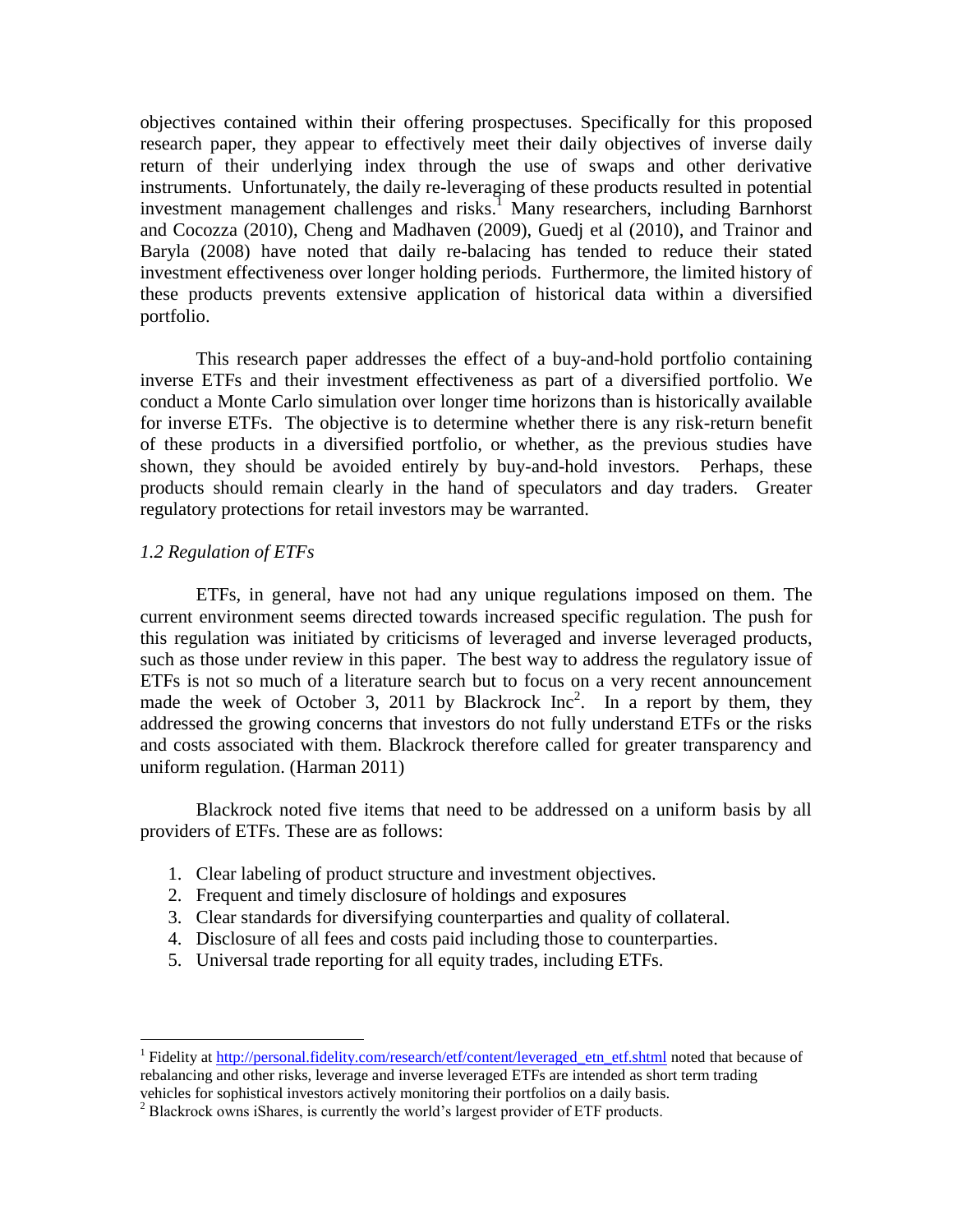It would appear that more regulation of ETFs will be forthcoming due not only to requests by investors and regulators but now by the providers of ETFs themselves. In fact, industry experts will be among those testifying at the U.S. Senate Banking subcommittee hearing in October 2011, entitled "Market Microstructure: Examination of Exchange-Traded Funds (ETFs)."

## **2. Research Hypothesis**

This research paper attempts to uncover whether there are any potential diversification benefits to a portfolio that holds a portion of its positions in inverse ETFs. To test this hypothesis, we examined three typical long-term buy-and-hold investors who would typically seek some diversification by holding a broad stock and bond index fund in a tax deferred retirement account. We assume such investors would be representative of three separate tolerances to risk, and that the risk tolerance can be adjusted based on their portfolio exposure to stocks and bonds.

## *2.1 Strategic Allocation Between Stocks and Bonds*

The strategic allocation between stocks and bonds is highly dependent on the time horizon of the investor and the tolerance for risk. This sounds like an easy task, but it clearly is not in practice. Capital Market Theory clearly states that there is no optimal point on the Efficient Frontier, the Capital Market Line or the Security Market Line. But to be optimal, one must be on the efficient frontier or the line.

Thusly, the Capital Market Theory does not give us a practical strategic allocation. Friedman and Savage (1948) suggested that an important class of risk can be rationalized by a rather simple extension of orthodox utility analysis. This becomes far more useful with Markowitz's Efficient Frontier construct (1952). Using one's own utility function, one could optimally place themselves on that frontier with its classical tradeoff between risk and return. Henry Latane (1959) stated it correctly when he noted that Markowitz's analysis does not give any basis for choice among the efficient portfolios except the individual's safety preference rate developed through whatever construct he or she wishes. So, even if one incorporates Modigliani and Brumberg's life cycle theory of savings (1954); Latane's criteria for choice among risky assets (1959); Thaler and Shefin's inquiry into economic theory and self-control (1981); Tversky and Kaherman's loss aversion in riskless choices (1991); or Herbert A. Simon's inquiry into a behavioral model of rational choices (1995), one is still left without a workable pragmatic allocation system.

This failure to quantify risk in an operational context for the strategic allocation of investment assets has caused the rise of mechanical methods that reflects classical thinking by connecting risk-aversion to one's age. Thusly, the "Rule of 120" has appeared in the literature. This suggests that for the stock allocation should be 120 minus the age of the individual. The rule has been modified by others from about 100 to 130 changing due to different economic and investment cycles. The remainder of the money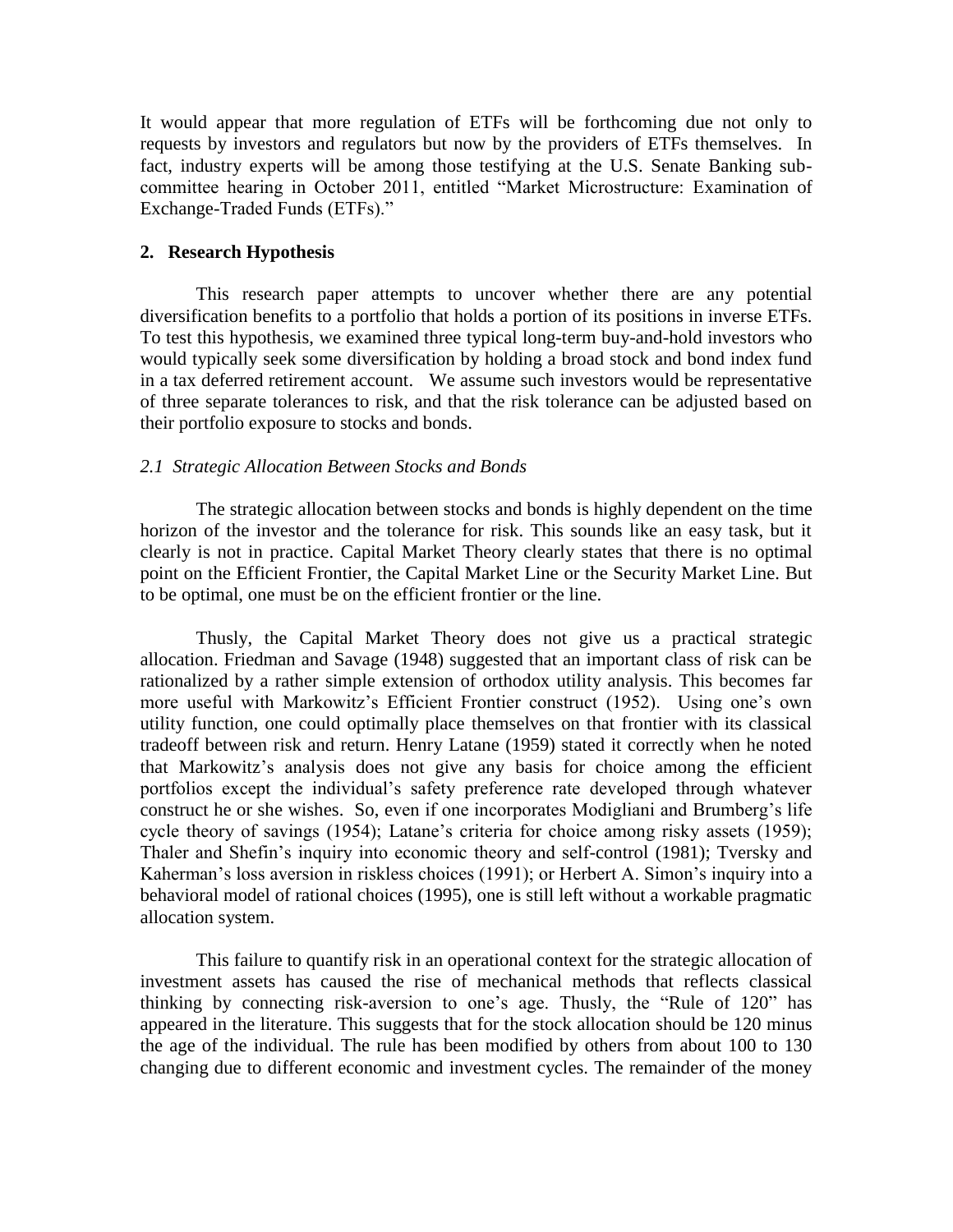is then allocated to fixed interest instruments<sup>3</sup>. The popularity of this approach has motivated many fund providers to offer single funds that automatically follow this approach, naming them either Lifecycle or Target Date Funds (TDFs).

Consequently, this approach was undertaken for this paper to represent different levels of risk aversion. Recognizing that the time period selected might have been impacted by the economic and investment climate, we chose to examine TDFs at a time period at the end of 2006 before the economic financial meltdown. Table 1 was obtained from the bargaineering blog, showing the relationship of selected lifecycle funds of Vanguard, Fidelity, and T. Rowe Price. The average of 88% in Table 1 for the longest time horizon TDFs is line with other studies. Poterba (2009) reported 88% in March 2005. This is to be followed by Pang and Waeskawsky (2010), which reported 86% in May 2008.

## **Table 1**

| Stock allocation used in by leading firms, circa 2007 |  |  |  |
|-------------------------------------------------------|--|--|--|
|                                                       |  |  |  |

| Age | <b>Rule of 120</b> | Vanguard | <b>Fidelity</b> | <b>T. Rowe</b><br>Price | <b>Average</b> | <b>Difference</b><br>from Rule<br>of 120 |
|-----|--------------------|----------|-----------------|-------------------------|----------------|------------------------------------------|
| 56  | 64%                | 65.16%   | 57.65%          | 70.41%                  | 64%            |                                          |
| 41  | 79%                | 83.82%   | 80.98%          | 87.64%                  | 84%            | $+5\%$                                   |
| 26  | 94%                | 88.66%   | 86.93%          | 88.86%                  | 88%            | -6%                                      |

This table shows the reconciliation of the "Rule of 120" against leading financial services firms, as posted in 2007 on http://www.bargaineering.com/articles/stock-allocation-rule-120-minus-age.html

It should be noted that the perceived likelihood of adjustments to TDFs has in fact occurred. Pang and Waeshawsky (2011) have noted that TDFs are deducting the risky equity exposure from past levels for investors near retirement. Their simulation results show that glide path designs are important determinates of wealth levels and volatilities. They further stated that as a sole vehicle for retirement wealth accumulation must be considered risky especially when the possibilities of large economic disasters are considered. The latter is of particular importance to the research hypothesis being investigated in this paper. Nevertheless, based on the above discussion, Table 2 was formatted to reflect the strategic asset allocation percentages used in this study. We further assume that the investor is does not re-balance, but rather executes a buy-and-hold at the beginning of a 10 year investment period.

# **Table 2**

 $\overline{a}$ 

Traditional stock and bond allocation

| <b>Risk Tolerance</b>   | <b>High</b> | <b>Medium</b> | <b>Low</b> |
|-------------------------|-------------|---------------|------------|
| <b>Typical Age</b>      |             | 40            | 55         |
| <b>Bond Allocation</b>  | 5%          | 20%           | 35%        |
| <b>Stock Allocation</b> | 95%         | 80%           | 65%        |

<sup>&</sup>lt;sup>3</sup> The US Securities and Exchange Commission (2011), while not stating the Rule of 120, implied it indirectly in their suggestion to for investors to consider Target Date Funds (TDF).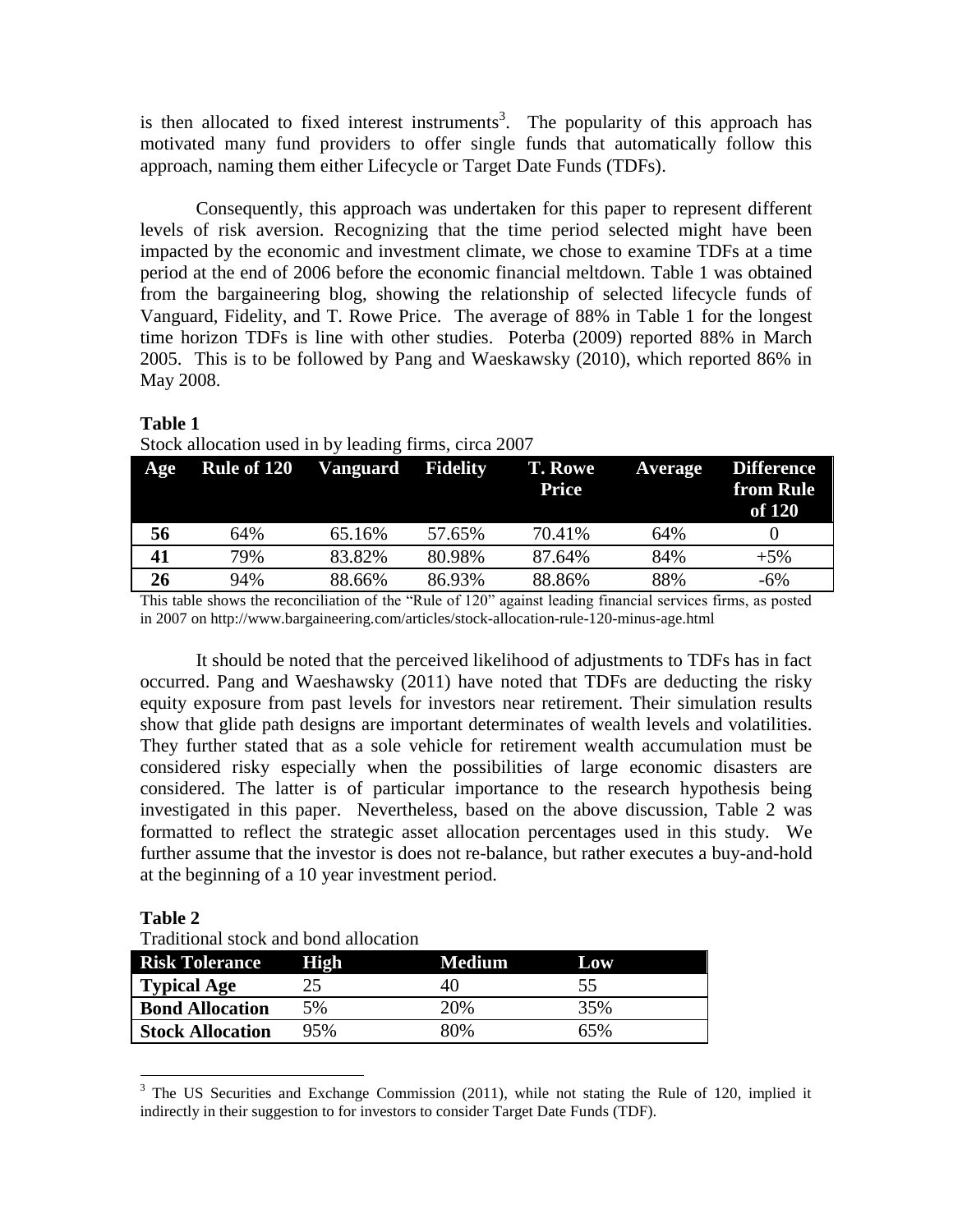| <b>Stock:Bond ratio</b> |  |  |
|-------------------------|--|--|
|                         |  |  |

This table shows the traditional stock and bond initial allocations assumed for simulated 10-year holding period returns.

In contrast, we are interested in comparing simulated terminal wealth of the above investors versus ones who choose to allocate a small portion of their assets at the beginning of the 10-year holding period to an inverse stock ETF. This alternative group of investors is represented by allocations that appear in Table 3, and includes the same stock to bond ratio as established in Table 2. The distinction in Table 3 is that 10% of the investors retirement account will be allocated towards an inverse stock fund. Again, we assume that the investor is does not re-balance, but rather executes a buy-and-hold at the beginning of a 10 year investment period.

| ARCHIAUVE SLUCK, DUNU, AND HIVEISE SLUCK ANOCALIUM |               |              |  |  |  |
|----------------------------------------------------|---------------|--------------|--|--|--|
| <b>High</b>                                        | <b>Medium</b> | Low          |  |  |  |
| 25                                                 | 40            | 55           |  |  |  |
| 4.5%                                               | 18.0%         | 31.5%        |  |  |  |
| 85.5%                                              | 72.0%         | 58.5%        |  |  |  |
| 10.0%                                              | 10.0%         | 10%          |  |  |  |
| 19:1                                               | 4:1           | 13:7(1.86:1) |  |  |  |
|                                                    |               |              |  |  |  |

Alternative stock, bond, and inverse stock allocation

This table shows the alternative stock, bond, and inverse stock initial allocations assumed for simulated 10 year holding period returns.

#### **3. Research Methods**

**Table 3**

We have previously noted the logic for the strategic asset allocation between stocks and bonds. While many believe that one must at the same time be specific about the types of equity or fixed income asset chosen, we believe that this is more of a tactical asset allocation question. For example, equities could be small cap; mid cap, large cap, or REITs. For fixed income, this could be short-term bonds; intermediate-term bonds; longterm bonds, high yield bonds; inflation-indexed; or money markets and/or T-bills. Further complicating the issue, one could consider for equities international exposure and for bonds the question of corporate vs. government bonds further complicated by domestic vs. international. Thusly, the possible pragmatic tactical choices are large.

## *3.1. Proxy selection*

To minimize potential problems we believe arise from the tactical allocation question, we have chosen two well-known and large mutual funds highly representative of rational investment choices as proxies for stocks and bonds. The Vanguard S&P 500 Index Fund (VFINX) was chosen as the proxy to represent domestic equity. This fund attempts to track the performance of the S&P 500. The S&P 500 is a widely recognized benchmark of the US stock market. This index is a large capitalization almost equally weighted between value and growth equities. The Vanguard Total Bond Market Index Fund (VBMFX) was chosen as the proxy to represent fixed income. This fund attempts to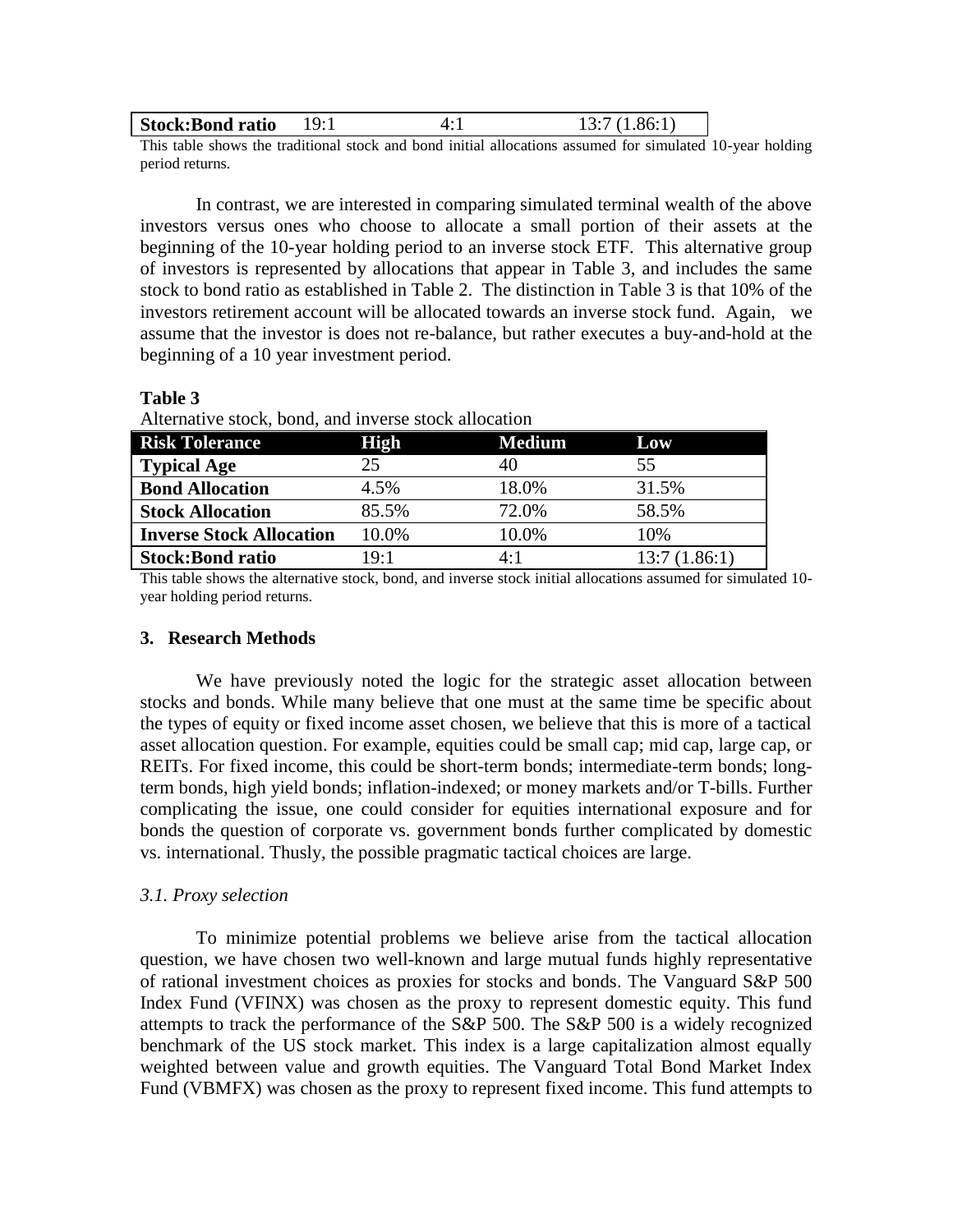track the Barclays Capital US Aggregate Float Adjusted index. This index is classified as an intermediate-term domestic index. Both funds are no-load and low-fee as well as being passively administrated. The funds are highly popular with Vanguard investors. The S&P fund is second in size (after the Vanguard Total Stock Market (VTSMX)) while the bond fund is third. Vanguard is further known to have very low benchmark tracking errors thereby making these funds valid proxies.

The inverse stock fund returns were modeled here from the daily returns of the stock returns, multiplied by negative one. We did not attempt to model any divergence from the inverse benchmark, when such a fund may trade at either a discount or premium. But, a recent study of inverse fund performance suggests that such a premium or discount remain fairly small, and quickly revert back to the inverse benchmark as modeled here. Gerasimos (2011) found that in particular, emphasis is given to the ability of these ETFs to meet their daily investment target. In this respect, an average deviation from the daily target amounting to -0.034% is computed. Applying a classification to the deviation from the daily return goal, they found that for about 62% of the examined trading period's duration the return of the average short ETF abstains from its target a maximum rate of 0.5%, either below or above the target.

We don't suggest that our model of inverse fund returns is without error, but do believe it is an appropriate starting point for this investigation. In fact, investors are exposed to other risks due to the construction of the inverse funds. Inverse funds replace equity shares with futures and swaps in order to guarantee the applicable multiples of return. Futures have the benefit of having a clearing corporation stated as the counterparty which is a very favorable credit risk advantage. On the other hand, swaps clear through banks; this adds another element of credit risk. This is a major area of concern not fully understood. In addition, futures also require standard amounts and fixed times to expiration as well as being marked to the market. Swaps do not. Instead, they are more flexible which accounts for their popularity. Choi and Elston (2009) reported that Proshares Inverse S&P 500 ETF held weightings of 91% in swaps and but 9% in futures. Further, Cheng and Madhavan (2009) noted that daily return streams from paired leveraged and inversed leveraged ETFs do not net out on a daily basis.

#### *3.2. Time period selections*

 Due to the recent development of inverse ETFs, and uncertainty of future markets, we developed our simulation by drawing from actual frequency distributions observed within the past 20 years. Each frequency distribution was obtained from three recent, but different time periods. We categorized these time periods in terms of overall investor returns as a "most recent case" from 2001 to 2010, a "pessimistic case" from 1999 to 2008, and an "optimistic case" from 1991 to 2000. The descriptive statistics over these periods are summarized in Table 3. Annualized values were determined by assuming an average of 20 trading days in a month. Then, annualized returns are found from the average daily returns multiplied by 20\*12 and annualized standard deviations were found from daily standard deviations multiplied by  $(20*12)^{1/2}$ .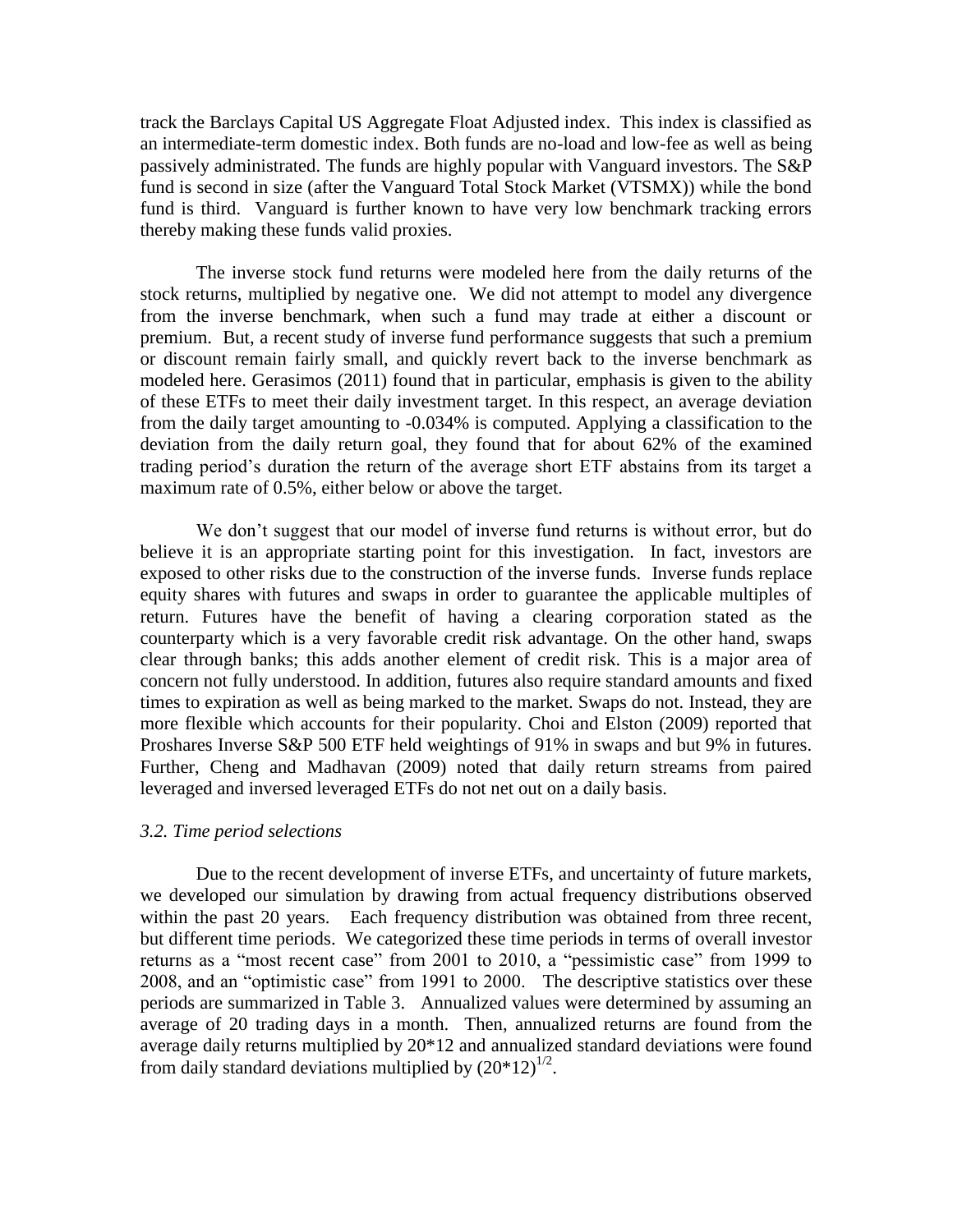|                                                                                          | <b>Return (annualized)</b> | <b>Std Dev (annualized)</b>                                                              | <b>Total Return</b> |  |  |
|------------------------------------------------------------------------------------------|----------------------------|------------------------------------------------------------------------------------------|---------------------|--|--|
| <b>Bonds</b>                                                                             | 5.22%                      | 4.39%                                                                                    | 72.5%               |  |  |
| <b>Stock</b>                                                                             | 3.51%                      | 21.3%                                                                                    | 13.9%               |  |  |
| <b>Inverse Stock</b>                                                                     | $-3.51%$                   | 21.3%                                                                                    | $-45.5%$            |  |  |
|                                                                                          |                            | "Most Recent" - January $2nd$ , 2001 to December 31 <sup>st</sup> , 2010, N=2516 samples |                     |  |  |
|                                                                                          |                            |                                                                                          |                     |  |  |
| <b>Bonds</b>                                                                             | 5.14%                      | 4.41%                                                                                    | 69.3%               |  |  |
| <b>Stock</b>                                                                             | 0.74%                      | 20.7%                                                                                    | $-13.7%$            |  |  |
| <b>Inverse Stock</b>                                                                     | $-0.74$                    | 20.7%                                                                                    | $-26.2%$            |  |  |
| "Pessimistic" - January $4th$ , 1999 to December 31 <sup>st</sup> , 2008, N=2516 samples |                            |                                                                                          |                     |  |  |
|                                                                                          |                            |                                                                                          |                     |  |  |
| <b>Bonds</b>                                                                             | 7.30%                      | 4.49%                                                                                    | 113.33%             |  |  |
| <b>Stock</b>                                                                             | 16.27%                     | 14.57%                                                                                   | 395.5%              |  |  |
| <b>Inverse Stock</b>                                                                     | $-16.27%$                  | 14.57%                                                                                   | $-83.88%$           |  |  |
| "Optimistic" - January $2nd$ , 1991 to December $29th$ , 2000, N=2527 samples            |                            |                                                                                          |                     |  |  |

**Table 4** Return statistics from daily returns over three 10-year periods

This table shows the return statistics from the three 10-year periods observed from adjusted closing prices of stock and bond market proxies. Inverse stock returns are generated assuming perfect replication of negative daily return from the stock return.

A review of Table 3 suggests several important behaviors were demonstrated in the three intervals considered. First, bond returns were always positive in a fairly narrows annualized return range of 5-7%. Bond volatility was also nearly constant, as measured by the annualized standard deviation ranging between 4.39% - 4.49%. The bond returns were in stark contrast to the returns exhibited by stocks over these three periods. Annualized stock returns varied significantly, from as low as 0.74% to 16.27%. Unlike bonds, there was also a period (1999-2008) when the total return of stocks was negative. This period, as well as the most recent period from 2001-2010, also had a noticeable increase in volatility of approximately 6% (annualized). Lastly, the inverse stock investment generated a total return that was negative in all cases, which is consistent with the wealth destruction expected analytically from Cheng and Madhavan (2009).

An important aspect of Table 3 is that, while the annualized returns are for inverse stocks will always be "negative" of the stock returns, the total returns differ. This is because of the path dependency discussed previously. For the historical periods considered here, the time series of cumulative returns based on a buy-and-hold strategy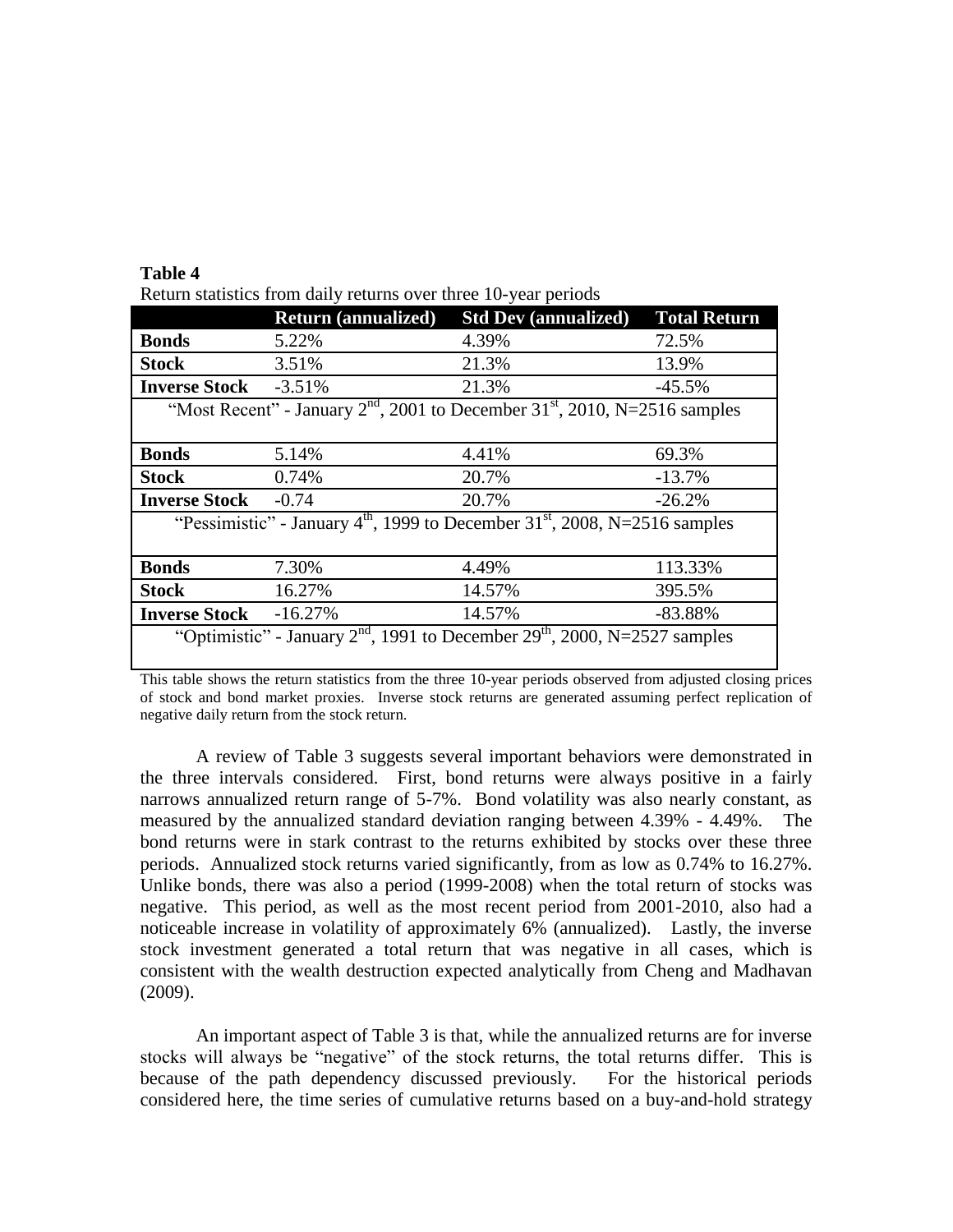

are illustrated in Fig. 1 for January 2001 – December 2010, Fig. 2 for January 1999 – December 2008, and Fig. 3 for January 1991 – December 2000.

Fig. 1. Cumulative return of bonds, stock and inverse stock funds from January 2001 -December 2010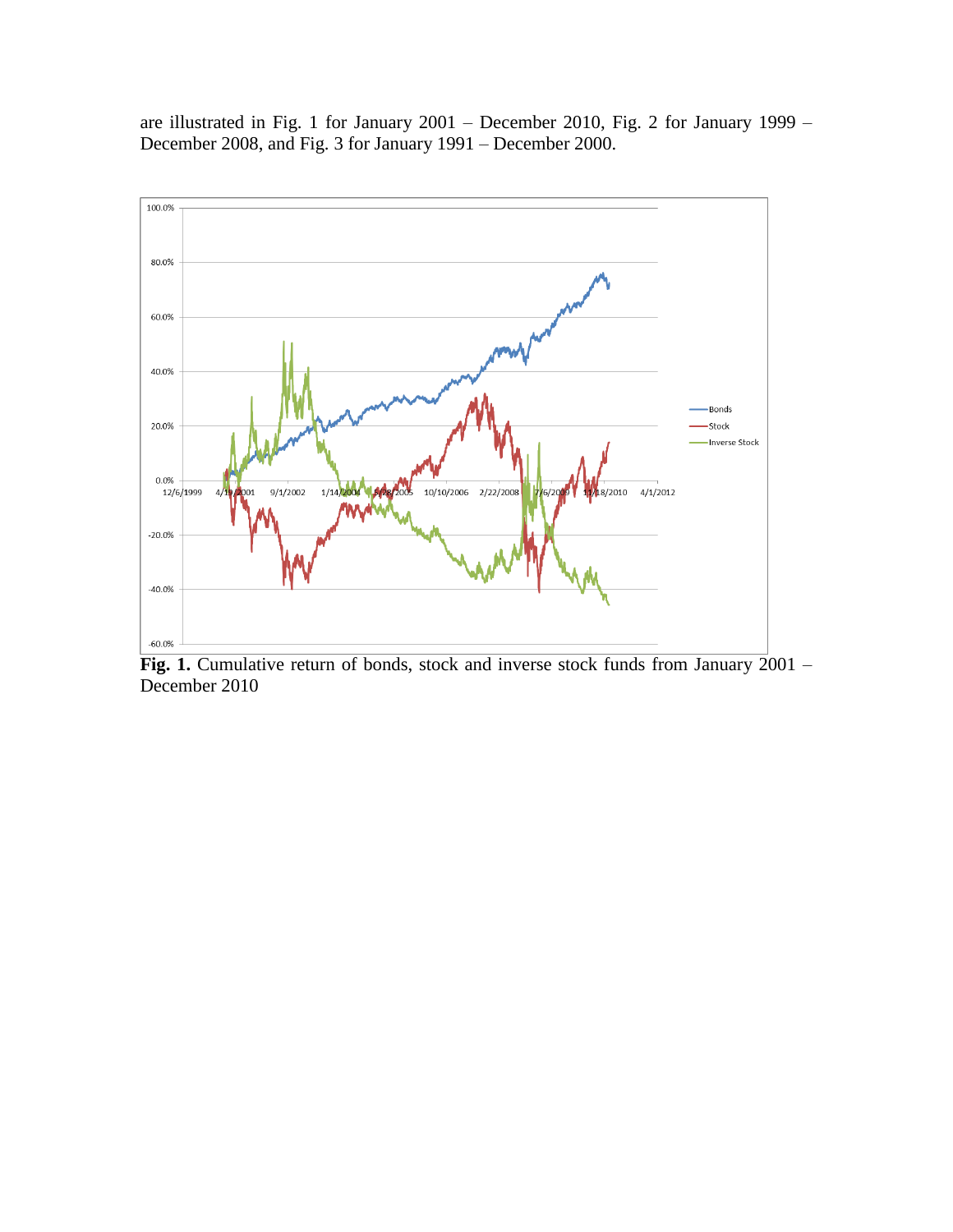

**Fig. 2.** Cumulative return of bonds, stock and inverse stock funds from January 1999 – December 2008



**Fig. 3.** Cumulative return of bonds, stock and inverse stock funds from January 1991 – December 2000

# *3.3 Economic and Financial Environment*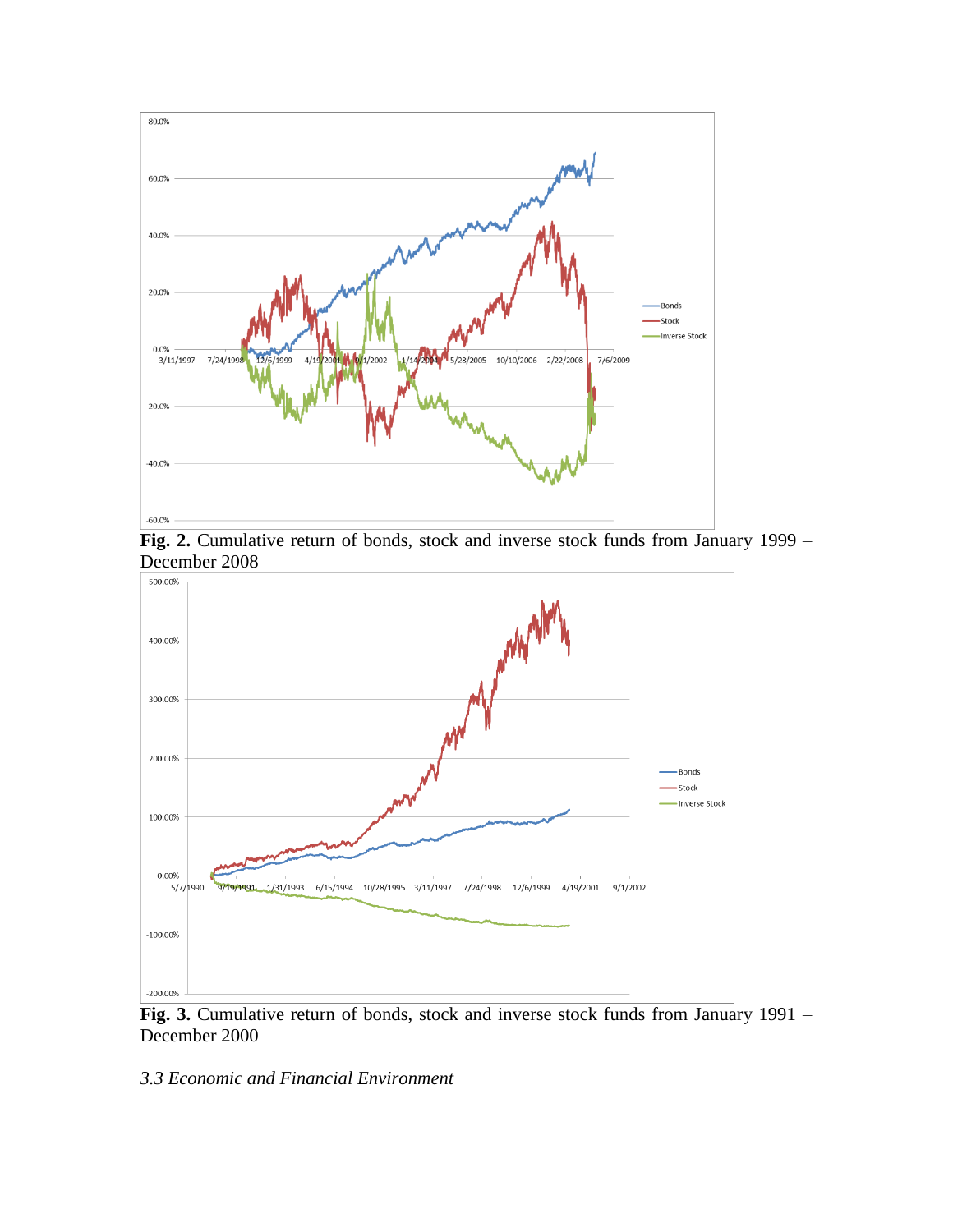The most recent economic and financial period under review in this paper is one of the most turbulent periods in modern history. This should be clearly noted when discussing the findings of this paper. There are numerous ways to discuss this. However, only two have been chosen. These are the stock market highs and lows as noted by Value Line and the ranges of the Barron's Bond Confidence Index.

Value Line notes four relevant periods for this study. The first is their conclusion that a stock market high was achieved on September 4, 1987 followed by a stock market low on October 9, 2002. This was followed by a new stock market high on July 14, 2007 followed by a new stock market low on March 9, 2009. Consequently, major market moves occurred during the study period.

The Barron's Bond Confidence Index is well known and often used by investment professionals in understanding as well as predicting stock market movements. It is found by dividing Barron's High-Grade Bond Index by Barron's Intermediate-Grade Bond Index. A rating of 100 signals high confidence in the economic and financial environment as there is little likelihood of bond default given there is no premium to the lower grade bonds. The index has ranged from a low of about 40 (in the summer of 1940) to about 97 multiple times subsequently. This index widely varied during the study period. The index reached almost 95 in the period 1999-2000 and then fell to about 65 at the end of 2002 and early 2003. The index then rose to above 90 in 2004 and was above 85 just prior to the economic and financial meltdown. It then fell as a result to a modern low in the mid 40s in late 2008 and early 2009. It subsequently moved upwards, and it achieved almost 85 at the end of 2010. It stands at 70.7 on October 17, 2011. A 20-year time series, corresponding to the 20 years considered in this study, appears in Fig. 4.



**Fig. 4.** Barron's confidence index (http://www.sharelynx.com/chartstemp/BarronsCI.php)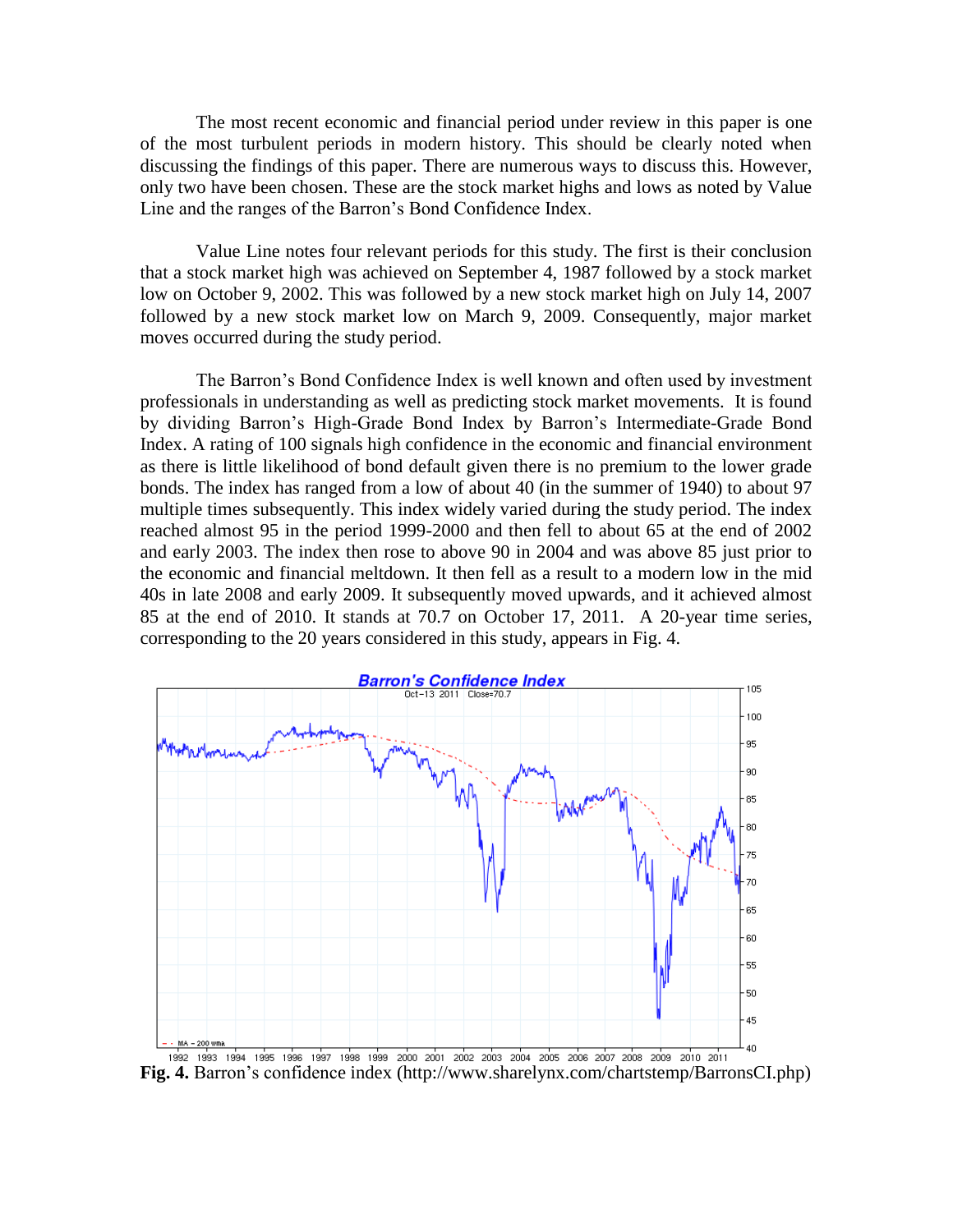## *3.4 Simulation Methodology*

To proceed with a simulation of a portfolio of bonds, stocks and inverse stock funds, we considered two alternatives to simulate future returns. The first was to take any of the three sets of historical returns, fit an appropriate distribution to it, and use this distribution to generate random samples from it. We chose not to follow this method, because of concern about the behavior at the tails of the distribution not reflecting observed returns. Instead, we chose an alternate approach that considered a 20-day consecutive return that was available from the observed return history. This method operates as follows:

- 1. Assign a numerical index of 1 to N for each of the daily returns observed in the historical 10-year period.
- 2. For each day, determine the cumulative return up to and including the previous 20 days, so that the accumulated returns from these days are representative of the distribution of monthly returns.
- 3. Generate 120 random numbers ranging from 1 to N
- 4. Select returns from the distribution of monthly returns determined in step 2 using the random numbers found in step 3, and generate 10 years of monthly returns.
- 5. Repeat for 10,000 trials, and determine the mean, standard deviation, and coefficient of variation in terminal wealth.
- **4. Simulated Results**

# *4.1 Simulated returns using "Most Recent" 2001-2010 return distribution*

The distributions of terminal wealth for the three investors classified previously are shown below in Fig. 5, 6 and 7. Within each figure, two distributions are shown, corresponding to the investor with and without a 10% exposure to the inverse stock fund. Each figure also contains a boxplot, indicating minimum, Q1, median, Q3 and maximum values obtained for terminal wealth from the 10,000 trial simulation.

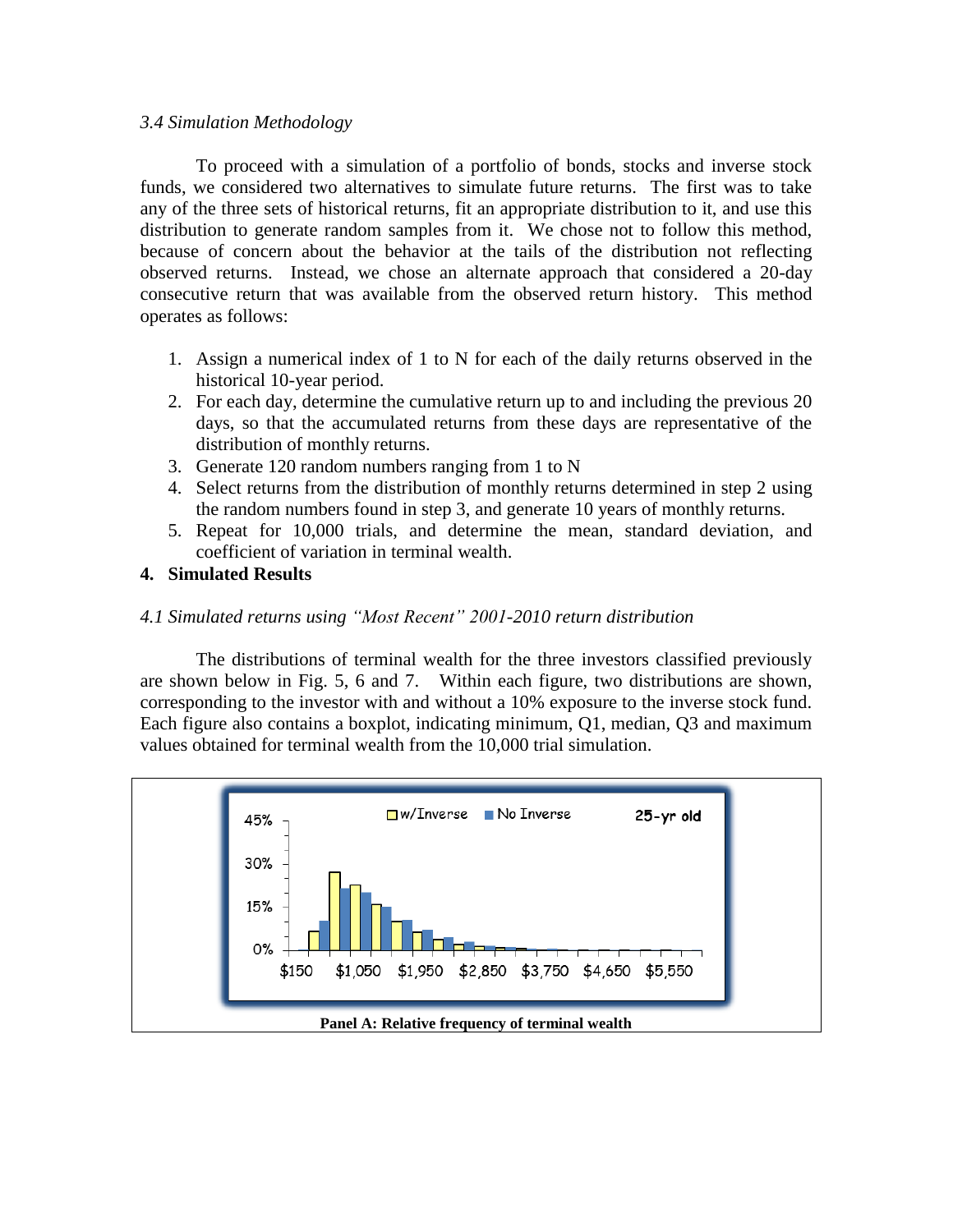

**Fig. 5.** Terminal wealth distributions for high risk tolerant investor with and without an inverse stock allocation using 2001-2010 return distributions. Distribution assumes starting with \$1000, holding investment for 10 years, and negligible transactions costs. Min, Q1, Median, Q3 and Max represented in each boxplot.



**Fig. 6.** Terminal wealth distributions for moderate risk tolerant investor with and without an inverse stock allocation using 2001-2010 return distributions. Distribution assumes starting with \$1000, holding investment for 10 years, and negligible transactions costs. Min, Q1, Median, Q3 and Max represented in each boxplot.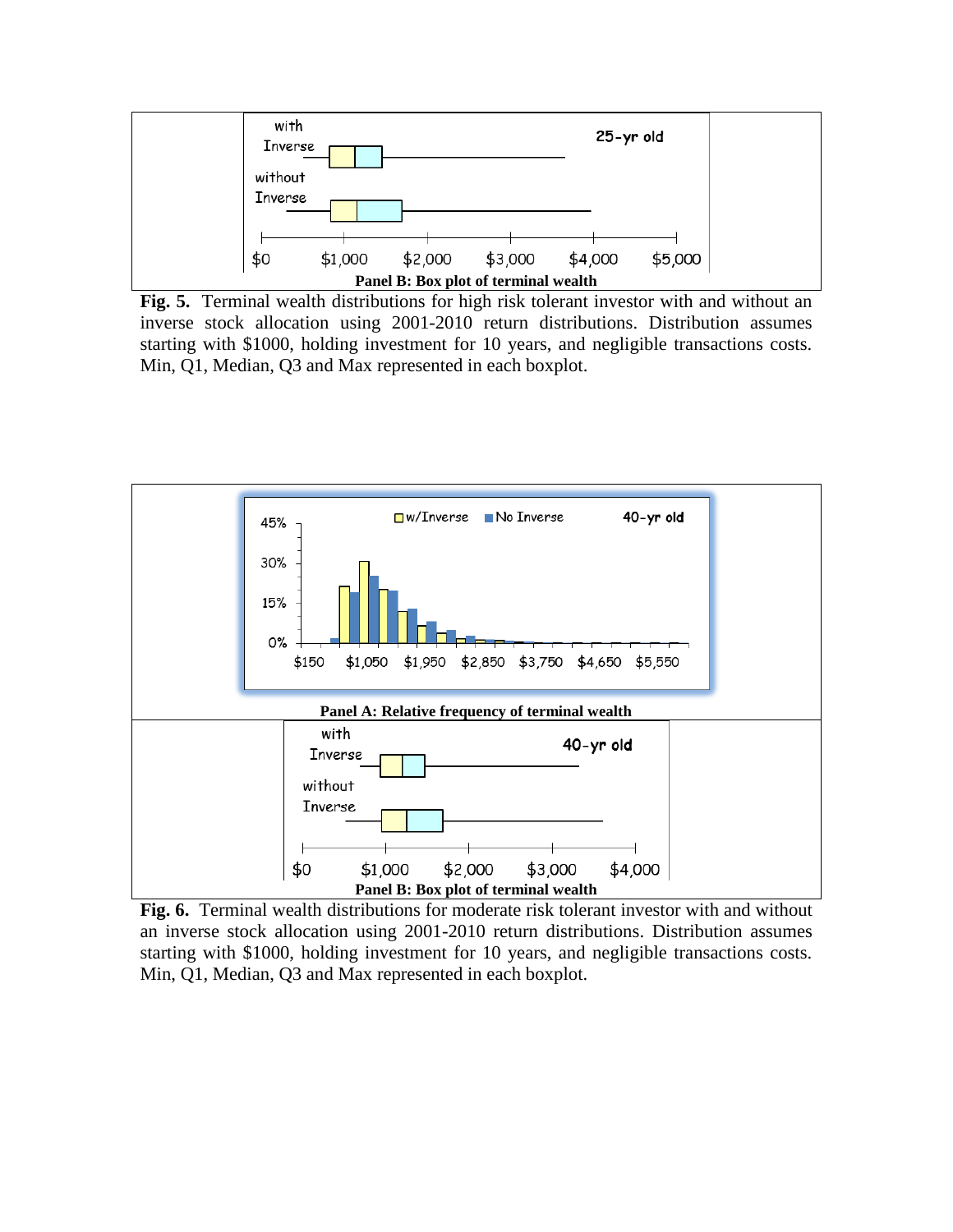

**Fig. 7.** Terminal wealth distributions for low risk tolerant investor with and without an inverse stock allocation using 2001-2010 return distributions. Distribution assumes starting with \$1000, holding investment for 10 years, and negligible transactions costs. Min, Q1, Median, Q3 and Max represented in each boxplot.

Referring the results of Panel A in Figs. 5-7, it appears that for all investors, the distribution becomes more positively skewed with the addition of the inverse stock fund. The dispersions of the distributions also appear to decrease marginally. These two statistical observations translate to what is expected from knowledge of how the inverse stock fund behaves as a hedge against the stock fund. Thus, the average return is decreased and the variance of the return is also decreased. The reduced dispersion is also evident in Panel B in Figs. 5-7, where the first and third quartiles are closer to one another when the inverse fund is included. Additionally, the range in the terminal wealth values simulated is smaller when the inverse fund is added.

The results from Figs. 5-7 are also encouraging because they show that the inclusion of the inverse fund appears to be simultaneously reducing risk and return. The percentage reduction in mean and standard deviation of terminal wealth are listed in Table 5, along with the corresponding coefficient of variation.

## **Table 5**

Reduction in mean and standard deviation of terminal wealth using 2001-2010 return distributions for simulation sampling

| Terminal Wealth Statistic 25-yr old |           | $\frac{40 \text{ yr-old}}{55 \text{ yr-old}}$ |           |
|-------------------------------------|-----------|-----------------------------------------------|-----------|
| <b>Standard Deviation</b>           | $-13.8\%$ | $-14.4\%$                                     | $-15.3\%$ |
| <b>Mean</b>                         | $-5.1\%$  | $-5.3\%$                                      | $-5.4\%$  |
| <b>Coefficient of Variation</b>     | $-9.2\%$  | $-9.7\%$                                      | $-10.5\%$ |

This table shows that the reduction in mean and standard deviation in terminal wealth for each of the three investors identified. Reductions are from 10,000 trials from samples generated from 2001 – 2010.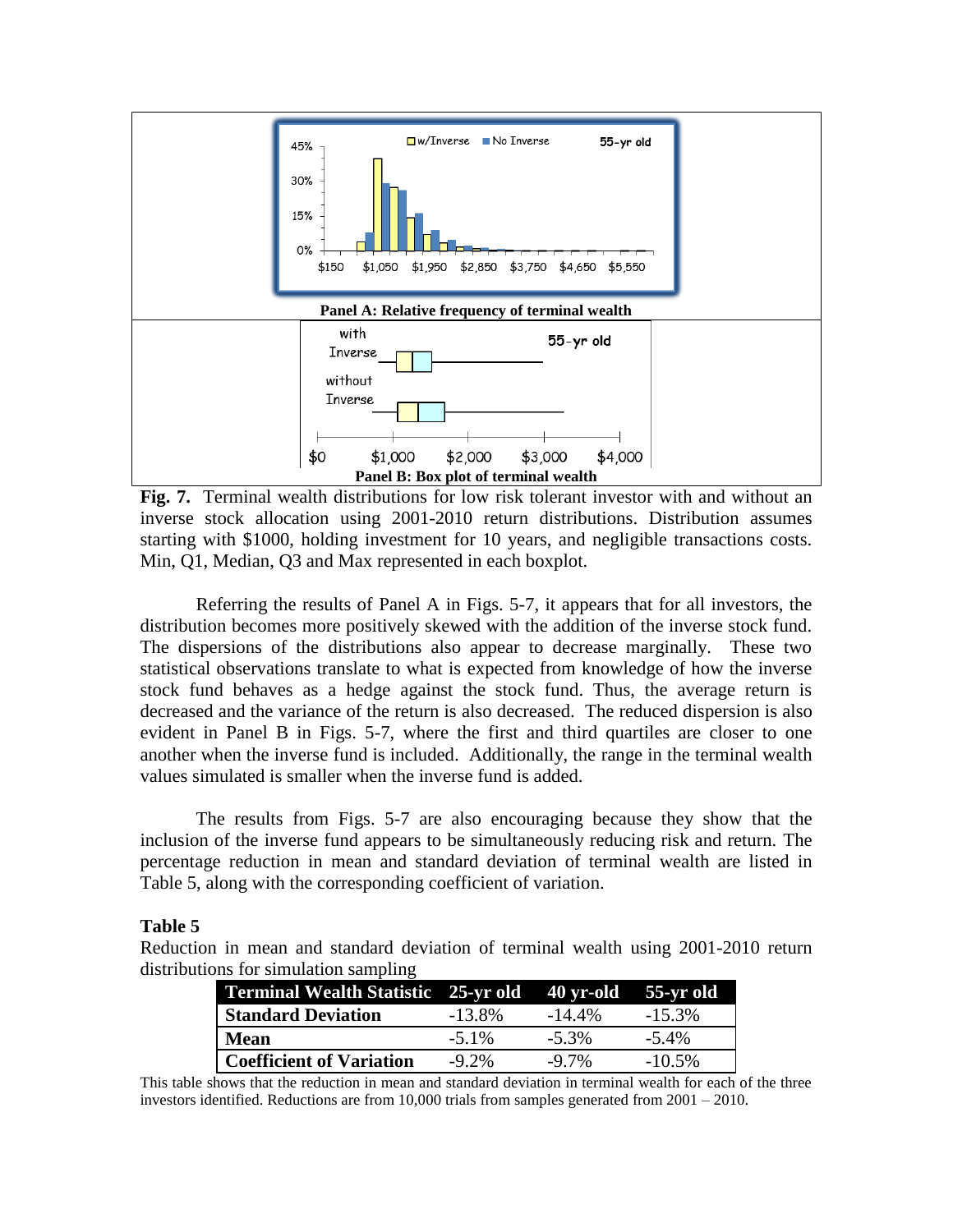The results in Table 5 are also encouraging for investors seeking improved diversification, suggesting that while returns are reduced, risk as measured by the standard deviation, is reduced to a greater degree. This is evident in the last row of Table 5, which shows the coefficient of variation reduced for each of the three investors considered. The coefficient of variation (CV) is a method to compare assets with different returns. Usually the standard deviation of the asset with the largest return is greater simply because the return is greater. To compare securities with different returns, the CV standardizes (or scales) the standard deviation to make assets with different returns comparable. The CV is a standardized mean-variance tool with the numerator the standard deviation and the denominator the mean return. Consequently, a rational investor prefers a smaller but positive CV.

#### *4.2 Simulated returns using "Pessimistic" 1999-2008 return distribution*

The results the for a "pessimistic" case shown in Figs. 8-10 and Table 6 are similar to the results found from simulating returns from the "most recent" time interval. Not surprising, the center of the return distribution of total wealth is still reduced. But, the dispersion of total wealth is reduced even more than in our previous "Most Recent" case shown in previously. Table 6 quantifies the greater reduction in dispersion of total wealth, as measured by the standard deviation, providing a further reduction to the coefficient of variation. That is, the CV was previously reduced by approximately 9- 10% for the "most recent" case, where now it is reduced by approximately 15-16%.

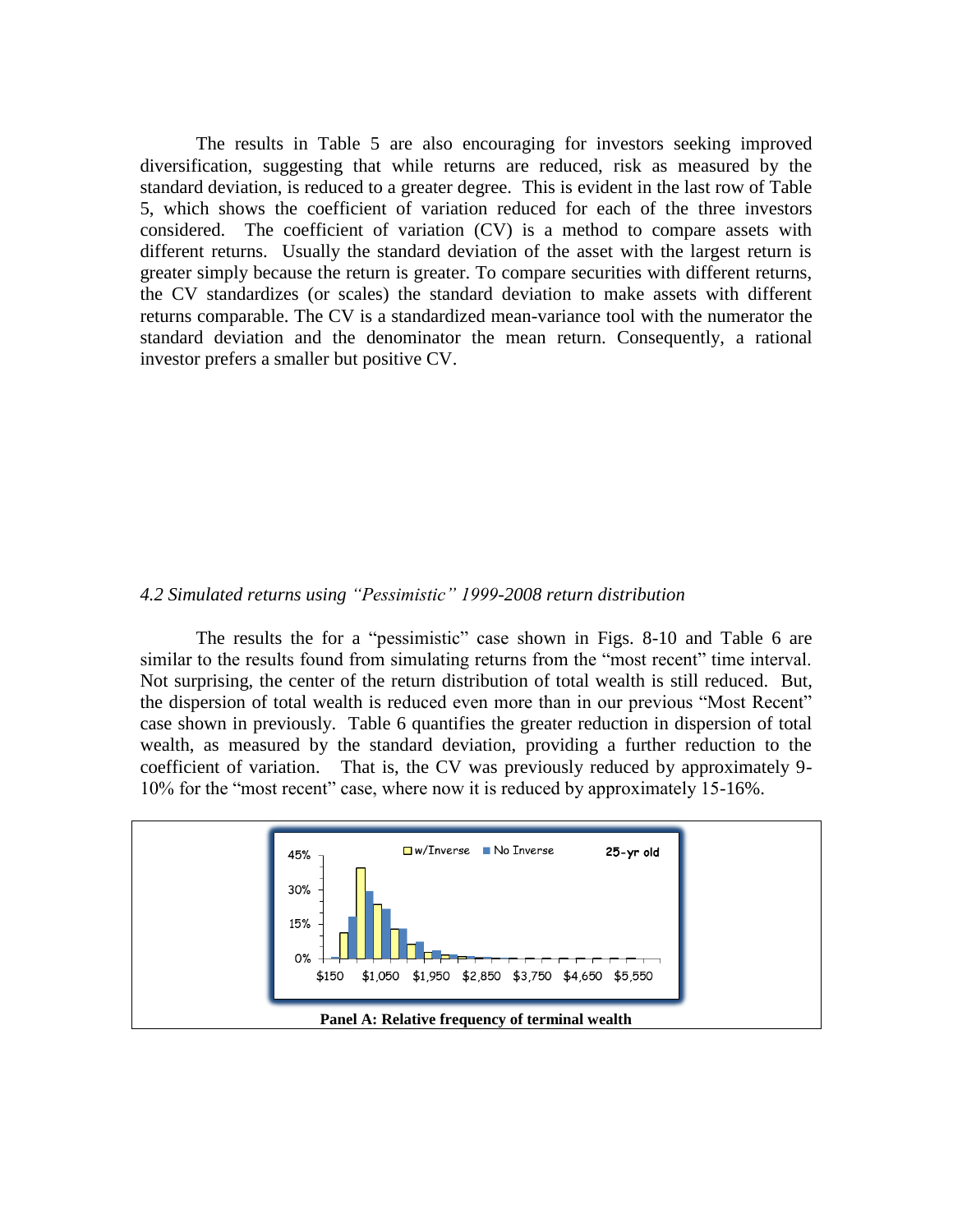

**Fig. 8.** Terminal wealth distributions for high risk tolerant investor with and without an inverse stock allocation using 1999-2008 return distributions. Distribution assumes starting with \$1000, holding investment for 10 years, and negligible transactions costs.



**Fig. 9.** Terminal wealth distributions for moderate risk tolerant investor with and without an inverse stock allocation using 1999-2008 return distributions. Distribution assumes starting with \$1000, holding investment for 10 years, and negligible transactions costs.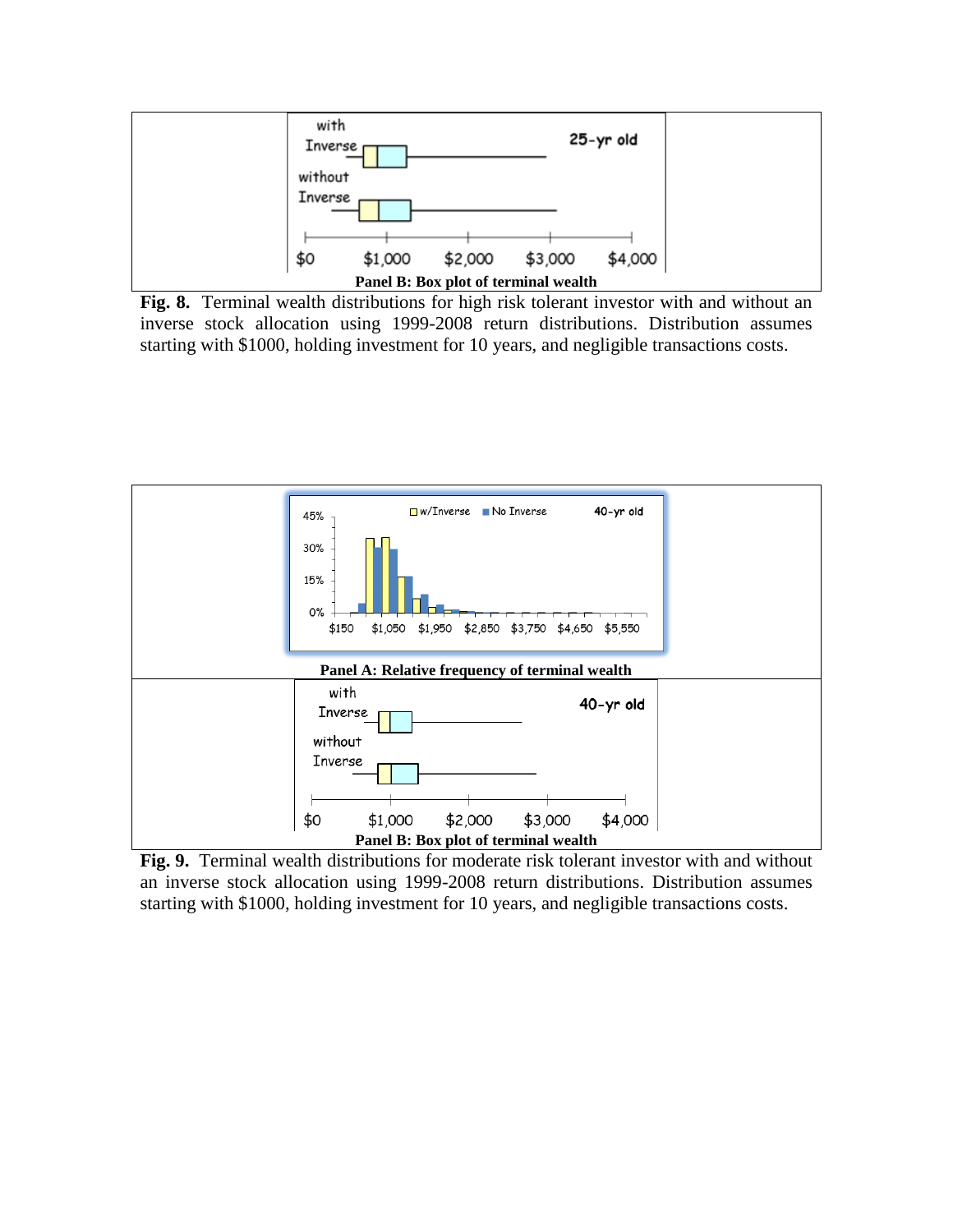

**Fig. 10.** Terminal wealth distributions for low risk tolerant investor with and without an inverse stock allocation using 1999-2008 return distributions. Distribution assumes starting with \$1000, holding investment for 10 years, and negligible transactions costs.

# **Table 6**

Reduction in mean and standard deviation of terminal wealth using 1999-2008 return distributions for simulation sampling

| Terminal Wealth Statistic 25-yr old 40 yr-old 55-yr old |           |           |           |
|---------------------------------------------------------|-----------|-----------|-----------|
| <b>Standard Deviation</b>                               | $-16.3\%$ | $-17.4\%$ | $-18.7\%$ |
| Mean                                                    | $-1.7\%$  | $-2.4\%$  | $-3.0\%$  |
| <b>Coefficient of Variation</b>                         | $-14.9\%$ | $-15.3\%$ | $-16.2\%$ |

This table shows that the reduction in mean and standard deviation in terminal wealth for each of the three investors identified. Reductions are from 10,000 trials from samples generated from 1999 – 2008.

## *4.3 Simulated returns using "Optimistic" 1991-2000 return distribution*

The results so far have suggested that the inverse stock fund may be a useful addition to a diversified portfolio of stocks and bonds, since the CV was reduced in both cases. But, the periods previously considered did not exhibit a long term upward trend in stock prices, such as what occurred in the period from  $1991 - 2000$ . Figs. 11-13 simulate a decade of returns under this more bullish time for stocks. For this case, it is not clear if there is any benefit in the use of the inverse fund, as the distribution of total wealth appears to simply have shifted to a lower value without a noticeable reduction in the difference between Q1 and Q3. In fact, the range of the distribution has appeared to have increased significantly.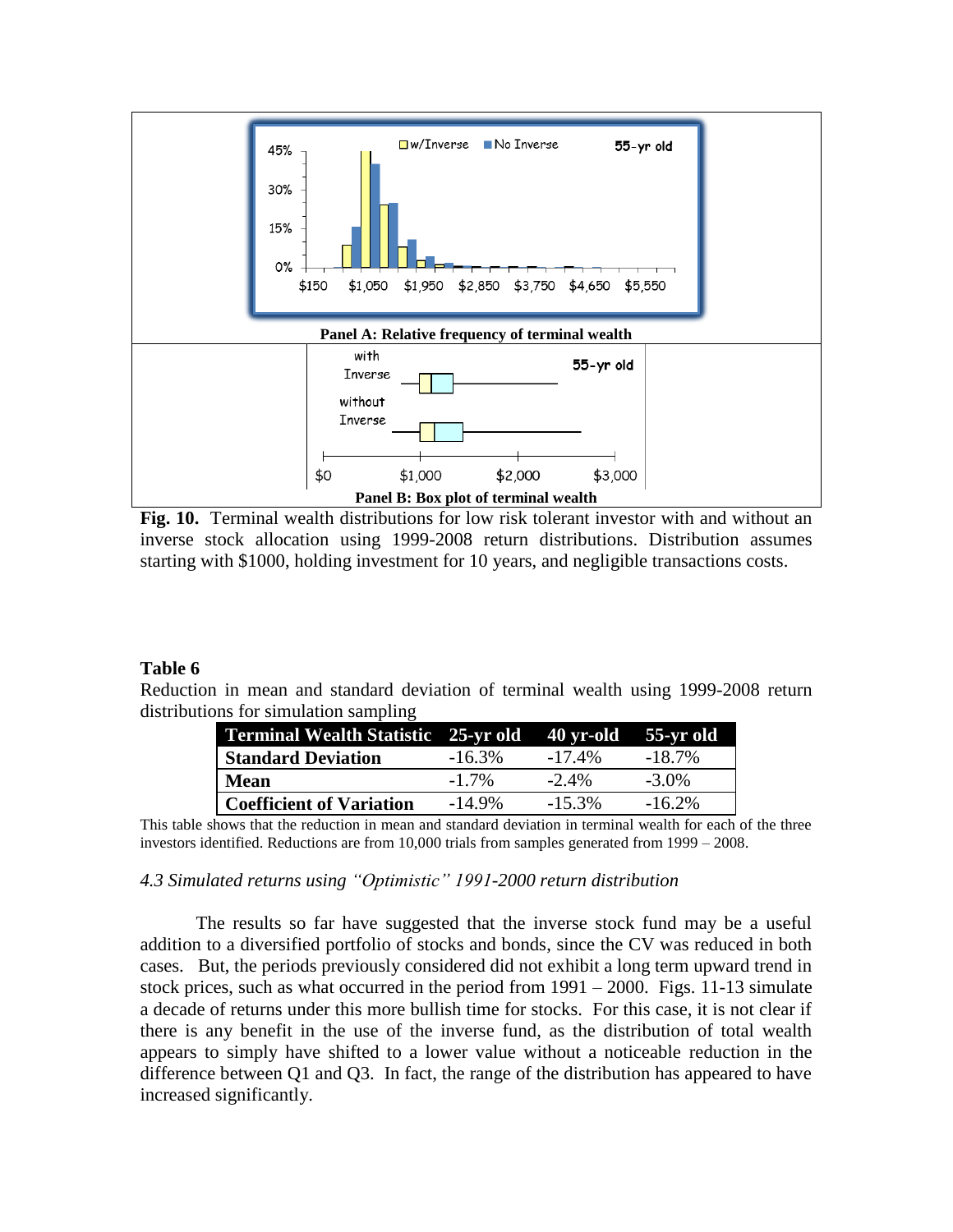So, more careful examination of the changes in mean and standard deviation is warranted, which appear in Table 7. Once again, the mean returns are reduced, but the variability measured by the standard deviation is no longer reduced as significantly. Somewhat surprisingly, the coefficient of variation remains negative, suggesting that even during a period of strong positive stock returns, the inverse funds do not provide a detriment to diversification. Another interesting observation from Panel B of Figs. 11-13 is that the use of the inverse fund actually increases the maximum terminal wealth obtained from the simulation significantly, although at a very small probability.



**Fig. 11.** Terminal wealth distributions for high risk tolerant investor with and without an inverse stock allocation using 1991-2000 return distributions. Distribution assumes starting with \$1000, holding investment for 10 years, and negligible transactions costs.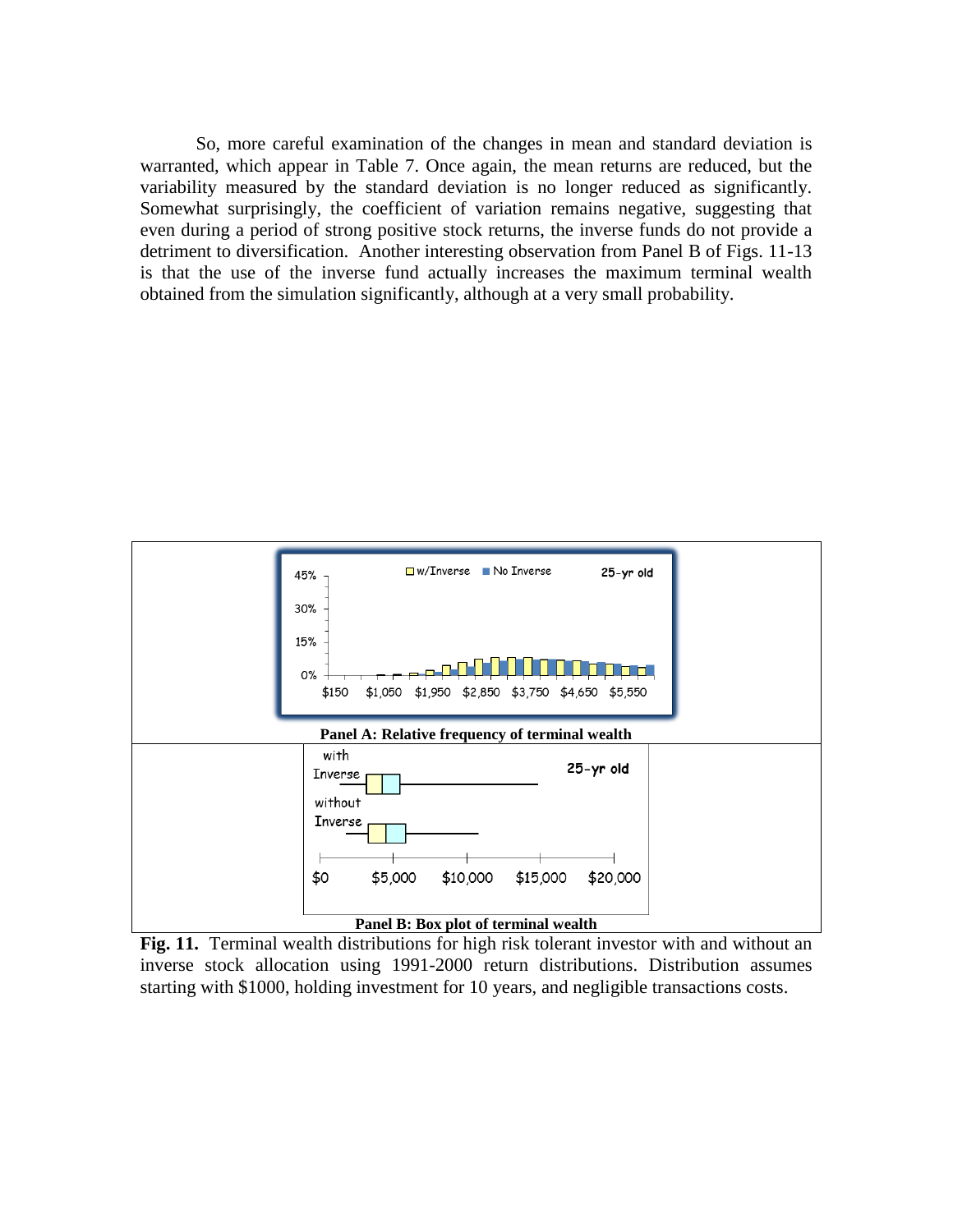

**Fig. 12.** Terminal wealth distributions for moderate risk tolerant investor with and without an inverse stock allocation using 1991-2000 return distributions. Distribution assumes starting with \$1000, holding investment for 10 years, and negligible transactions costs.



**Fig. 13.** Terminal wealth distributions for low risk tolerant investor with and without an inverse stock allocation using 1991-2000 return distributions. Distribution assumes starting with \$1000, holding investment for 10 years, and negligible transactions costs.

**Table 7**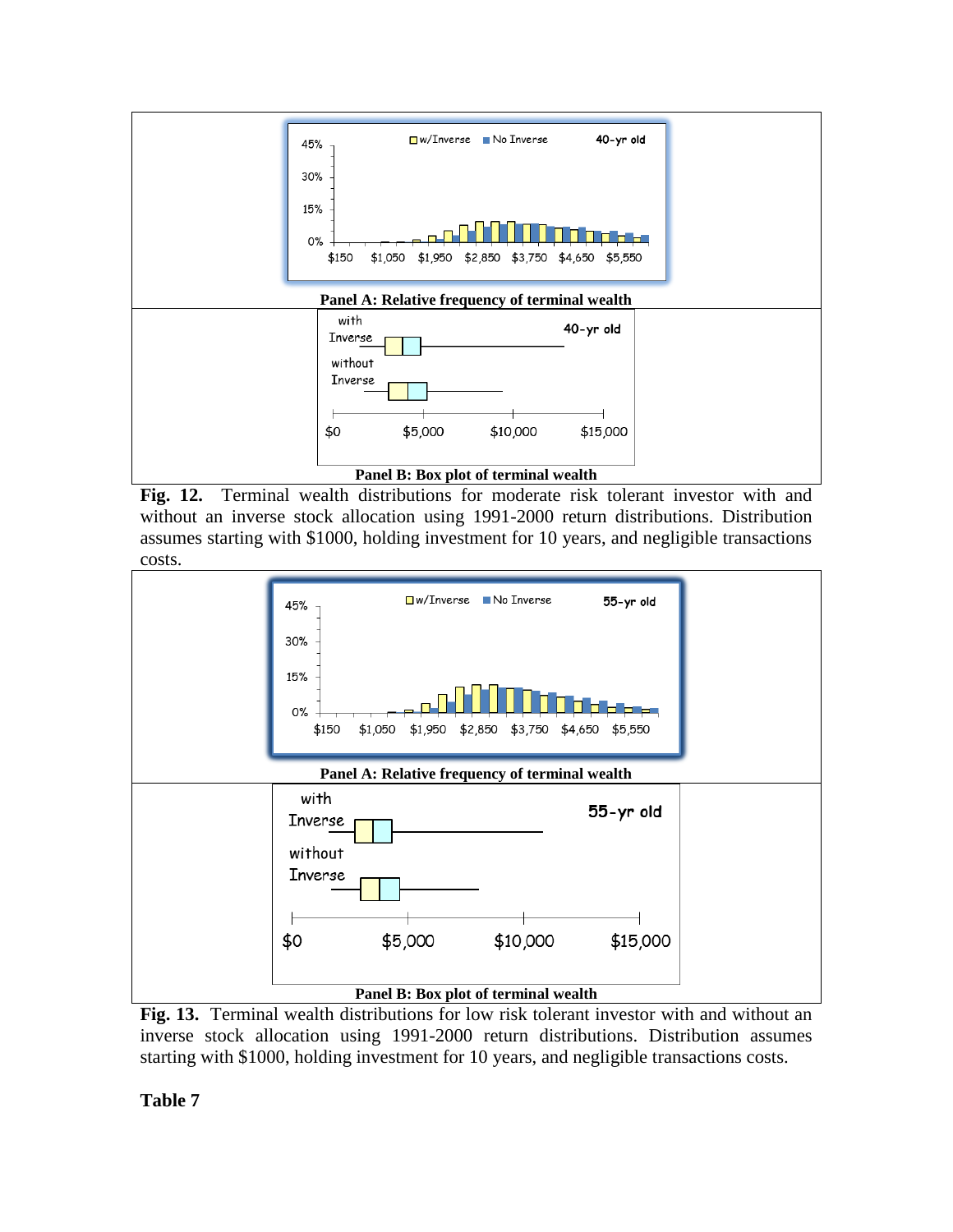| <b>Terminal Wealth Statistic 25-yr old</b> |           | 40 yr-old 55-yr old |           |
|--------------------------------------------|-----------|---------------------|-----------|
| <b>Standard Deviation</b>                  | $-10.3\%$ | $-10.4\%$           | $-10.5\%$ |
| <b>Mean</b>                                | $-9.6%$   | $-9.6%$             | $-9.5%$   |
| <b>Coefficient of Variation</b>            | $-0.8\%$  | $-0.9\%$            | $-1.0\%$  |

Reduction in mean and standard deviation of terminal wealth using 1991-2000 return distributions for simulation sampling

This table shows that the reduction in mean and standard deviation in terminal wealth for each of the three investors identified. Reductions are from 10,000 trials from samples generated from 1991 – 2000.

#### **Conclusions and Future Work**

We investigated the risks and possible opportunities of a " $120 - age$ " buy-andhold allocation strategy of stocks and bonds, but also included a small allocation of inverse stock funds. Our assessment was based on three different risk aversion levels, and simulated inverse fund returns assuming a "perfect" inverse performance. Distribution of terminal wealth was obtained by Monte Carlo simulation that selected from observed adjusted price history using three different historical periods, representing three different cases of long-run equity returns. ("Most Recent", "Pessimistic", "Optimistic")

Our finding showed that under all return histories, a buy-and-hold strategy that includes a 10% allocation towards an inverse stock fund provides a diversification benefit by reducing the CV of terminal wealth. The diversification benefit is strengthened when stock total returns are smaller, but does not show an increase in CV when larger positive stock returns are simulated. These results and the potential diversification benefits call into question the current recommendation that inverse stock funds are detrimental to long-term investors, and only beneficial for short term day trading. These findings also suggest that additional analytical and empirical studies are warranted, to better assess the risks and opportunities of inverse stock funds for long-term investors.

Future work in this area can cover several areas. First, a more comprehensive set of cases should be considered. For example, evaluating the effects of  $2x/3x$  levered and -2x/-3x inverse ETFs is suggested to see if the observations found using -1x inverse ETFs considered here persist. Additionally, other return periods of stocks and bonds can be considered and simulated using the methodology proposed here. Further, alternative simulation approaches could be used, such as simulating the price path of stocks and bonds as a stochastic process. Other measures of diversification beyond the CV of terminal wealth could also be examined, such as Sharpe ratio and the diversification "effect" as proposed and applied by Hight (2010). Lastly, tests of statistical significance should be pursued to show the strength of the findings, and verify the results are not simply being observed out of randomness within the simulation.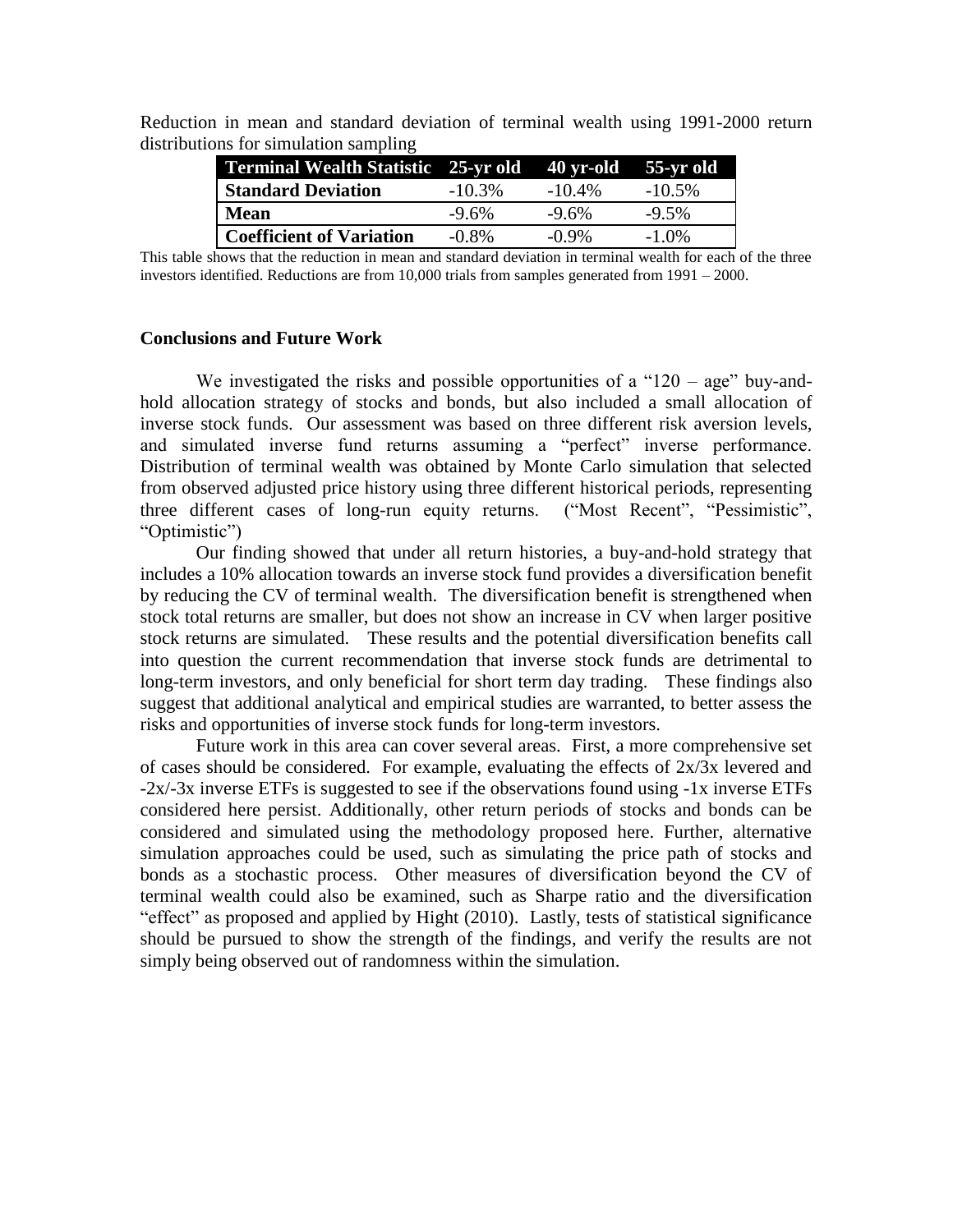## **References**

Arshanapalli, B. G., & Nelson, W. B. (2010). Yes virginia diversification is still a free lunch. *Journal of Wealth Management*, 34-40.

Barnhorst, B. C., & Cocozza, C., R. (2010). Inverse and leveaged ETFs: considering the alternatives, *Journal of Financial Planning*.

Cheng, M. & Madhavan, A. (2009). The dynamics of leveraged and inverse exchange traded funds. *Journal of Investment Management*, 43-62.

Choi, D. & Elston, F. (2009) Inverse ETFs. *Proceedings of Allied Academics International Conference*, New Orleans, Louisiana. Retrieved at [alliedacademies.org/Public/Proceedings/Proceedings24/AAFS%20Proceedings.pdf](http://alliedacademies.org/Public/Proceedings/Proceedings24/AAFS%20Proceedings.pdf)

Friedman, M. & Savage, L. J. (1948) The utility analysis of choices involving risk. *Journal of Political Economy*, 279-304.

Gerasimos G. R. (2011). A Study on the third-generated Exchange traded funds: the case of short ETFs. *The Journal of Index Investing*, 25-43.

Guedj, I., Guohua L., & McCann, C. (2010). Leveraged and inverse ETFs, holding periods, and investment shortfalls. *Journal of Index Investing*, 45-57.

Harman, M. (2011) Blackrock calls for greater transparency and uniform regulation of ETFs. Retrieved at [www.investmentexecutive.com/-/blackrock-calls-for-greater](http://www.investmentexecutive.com/-/blackrock-calls-for-greater-tansparancy-amd-uniform-reg)[tansparancy-amd-uniform-reg](http://www.investmentexecutive.com/-/blackrock-calls-for-greater-tansparancy-amd-uniform-reg)

Hughson, E., Stuttzer, M., & Yung, C. (2006) The misuse of expected returns. *Financial Analysts Journal*, 88-96.

Hight, G. N. (2010) Diversification effect: isolating the effect of correlation on portfolio risk. *Journal of Financial Planning*, 54-61.

Latane, H. A. (1959) Criteria for choice among risky ventures. *The Journal of Political Economy*, 144-155.

Markowitz, H. (1952) Portfolio selection. *The Journal of Finance*, 77-91.

Modigliani, F. & Brumberg, R. (1954) Utility analysis and the consumption function: an interpretation of the cross-section data. In Kurihara, ed., *Post-Keynesian Economics,* New Brunswirck, New Jersey, Rutgers University Press.